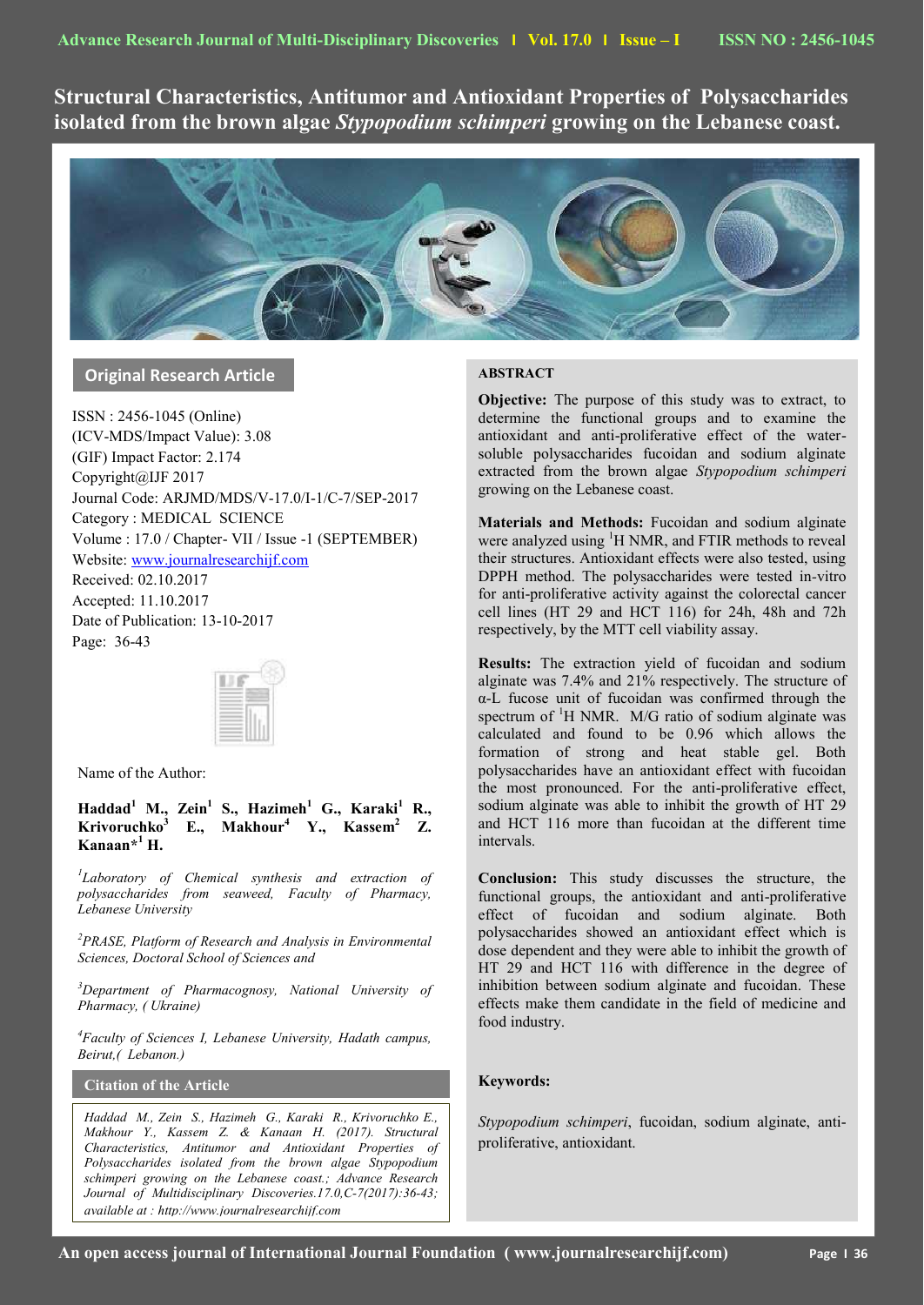**INTERNATIONAL JOURNAL FOUNDATION**

JOURNAL

NTERNATIONAL

FOUNDATION

## **I. INTRODUCTION**

The ocean covers more than 70% of Earth's surface and is characterized by a wide diversity of marine organisms that offer a rich source of natural products *(Wijesekara et al, 2011).*  Among marine resources, algae are well known natural sources of polysaccharides *(Cunha et al, 2016).* They are commercially important and renewable marine resource that is being studied on the use of many industrial applications such as in food, cosmetics, and medicine *(Burtin, 2003).* In addition, due to the multiple side effects of chemically synthesized drugs, their toxic effects and their costs, medicinal plants have been widely developed in recent decades *(Tiwari et al, 2011).* However, the potential value of polysaccharides has been poorly studied in Lebanon. In industrialized countries, a large number of research teams are investigating ways of isolating polysaccharides, known to be very important in the medicinal and pharmaceutical fields such as antioxidants *(Wang et al, 2009),* anticoagulants *(Ushakova et al, 2008)*, anti-inflammatory drugs *(Cardozo et al, 2010)*, anti-diabetes induced by alloxan *(Huang et al, 2005)*, as well as biomolecules that block anxiety in tumor cells *(Dias et al, 2005)*, inhibit the attachment of virus infected cells *(Zhu et al, 2004)*, alter the physiology of the kidney *(Sousa et al, 2007)* and reduce the expression of genes at the DNA level *(Liu et al, 2008)*.

In Lebanon, we studied the structure and pharmacological activities of water-soluble polysaccharides, fucoidan and sodium alginate extracted from marines algae (brown and red). (kanaan et al, 2011, 2012, 2013, 2014, 2015) .We have followed the studies on the brown algae, *Stypopodium Schimperi* which is from the family dictyotaceae, and grows in shallow, in deeper water and inhabits tropical and sub-tropical seas such as in Europe, Africa, Atlantic Islands, and South West Asia. A remarkable feature of the alga is its phosphorescent color, a brilliant turquoise when immersed in seawater *(Kanaan et Belouse, 2015)*. The aim of this work was to evaluate the antioxidant, and anti-proliferative effects of polysaccharides extracted from the brown algae "*Stypopodium Schimperi*".

### **II. MATERIALS AND METHODS**

#### **2.1. Sample collection**

*Stypopodium schimperi* was collected from "Barbara" region near "Batroun" in May 2015. To proceed in the extraction, the algae was washed and cleaned with water and dried at room temperature.

## **2.2. Extraction of polysaccharides from** *stypopodium schimperi*

9.5 g of *stypopodium schimperi* were extracted in 250 ml absolute ethanol (96%) two times at 40°C for 3 hours each time, in order to remove pigments, fatty acids, and oligoelements, and centrifuged at 3000 rpm for 20 minutes, supernatant obtained was discarded. Then, the residues were also extracted with 150 ml of diluted hydrochloric acid (HCl) (PH=2) two times at 60°C for 3 hours each time for further depigmentation, then centrifuged at 3000 rpm for 20 minutes. Supernatant (a) obtained after centrifugation contains the complex fucoidan, laminaran and mannuloran (FLM), while the residues (b) contain alginate.

#### **2.2.1. Extraction and isolation of fucoidan**

Supernatant (a) was neutralized with 3% sodium bicarbonate (NaHCO<sub>3</sub>). Then, Rota vapored in order to increase concentration of the sample by evaporating water, then dialyzed for 24 hours in order to remove impurities by using a dialysis tube SPECTRAPOR (standard cellulose dialysis tubing, dry cylinder diameter: 20,4 mm, dry thickness: 0.0009, MW cutoff:

## **2.2.2. Extraction and Isolation of Alginate**

Residues (b) were extracted with  $3\%$  Na<sub>2</sub>CO<sub>3</sub> then with  $1.5\%$  Na<sub>2</sub>CO<sub>3</sub> at 60 $\degree$ C for 8 hours each, rinsed with water, centrifuged at 3000 rpm for 20 minutes and the residues were discarded. Then, supernatant was Rota vapored, dialyzed for 24 hours, precipitated with a certain volume of ethanol (1:1) in order to precipitate alginic acid and centrifuged at 3000 rpm for 20 minutes and residues were taken. They were dissolved with water, then few drops of HCl (PH=2) was added and centrifuged at 3000 rpm for 20 minutes. Residues obtained are alginic acid. To obtain sodium alginate: dissolve alginic acid with water, then add few drops of sodium hydroxide NaOH (PH=8), dialyze for 24 hours and finally lyophilize to obtain powder of sodium alginate. The powdered product was weighed to calculate sodium alginate yield. Yield of sodium alginate (%) = actual weight  $\times$  100/ theoretical weight.

## **2.3. Proton nuclear magnetic resonance spectroscopy (<sup>1</sup>H NMR)**

In order to determine the position of proton in sodium alginate and fucoidan, 3 mg of the samples were dissolved in 0.5 ml deuterium oxide  $(D_2O)$ , and the NMR spectra of the samples were recorded using Ultra shield Broker 300 spectrometer at room temperature, with a frequency of 300 MHZ, an acquisition time of 5.2 seconds and a pulse duration of 11 milliseconds. Tetramethylsilane was used as an internal standard.

#### **2.4. Fourier transforms infrared spectrometer (FTIR)**

Fucoidan and sodium alginate were mixed with potassium bromide (KBr), in a way that the % of sample/ KBr = 2%. The FTIR spectrum of the samples was recorded on a JASCO FT/IR 6300 spectrometer. The resolution was 4 cm-1 and data were collected in the range of  $4000-400$  cm<sup>-1</sup>.

# **2.5. Antioxidant activity: 2, 2-diphenyl-1-picryl-hydrazyl (DPPH) radical scavenging activity**

The radical scavenging activity of fucoidan and sodium alginate depend on their capacities to scavenge DPPH free radicals. DPPH is a purple colored crystalline powder that changes to yellow color in case the sample has an antioxidant effect through gaining a proton (DPPH-H). *It should be freshly prepared and protected from light.*

A total of 2.62 mg DPPH was dissolved in 50 ml methanol and 5 concentrations of fucoidan and sodium alginate (0.05 mg/ml, 0.1 mg/ml, 0.2 mg/ml, 0.4 mg/ml, and 0.5 mg/ml) were prepared, then 1 ml of each concentration was added to 1ml of DPPH solution, agitated and incubated for 30 minutes in the dark. Then the absorbance was measured at 517 nm using a UV-visible spectrometer (Shi-madzu UV-1605, Japan). Control used was 1 ml DPPH with 1 ml of the solvent by which the samples were dissolved.

The DPPH scavenging capacity was calculated as follows:

DPPH scavenging capacity  $(\%) = [\text{Absorbane of control} -$ Absorbance of sample/ Absorbance of control]  $\times$  100.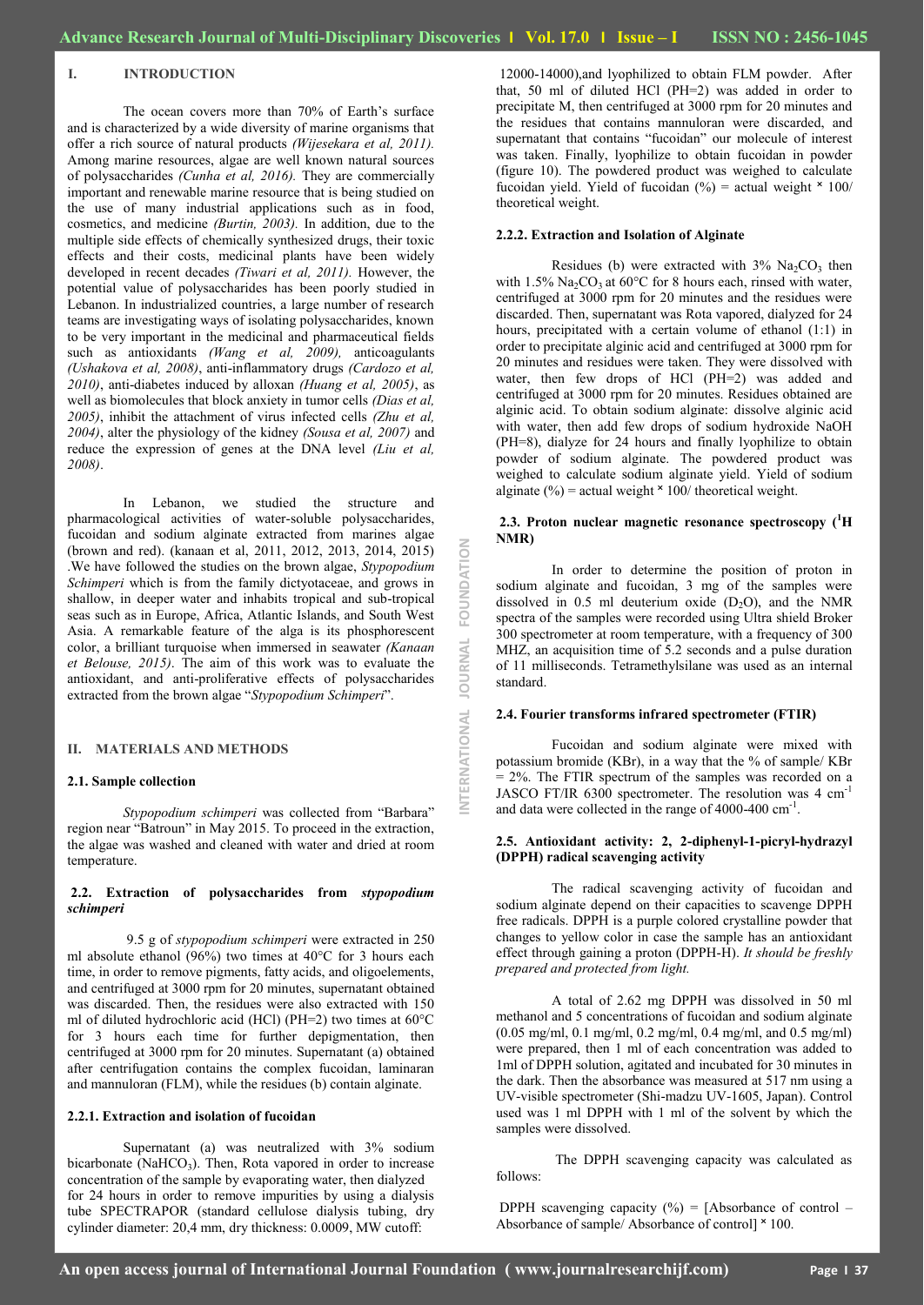#### **2.6. Cell culture**

The cell lines used in this study were human colorectal cancer cell lines HCT 116 and HT 29 and murine macrophage cell line RAW 264.7. The cells were grown in plastic bottles (75 cm<sup>2</sup>) containing Dulbecco's modified Eagle's medium complete media supplemented with 10% fetal bovine serum, 1% penicillin streptomycin (10000 IU/ml), and were maintained at 95% humidity in a  $CO<sub>2</sub>$  incubator at 37 $\degree$ C. During the experiments, cells were allowed to grow till 80-90% confluency, where all available space of the culture vessel is covered due to cellular expansion before passage. Cells were passaged 8 times in order to prolong life of the cells and allow them to proliferate.

#### **2.7. Anti-proliferative activity: MTT cell viability assay**

In order to determine the anti-proliferative effect of fucoidan and sodium alginate on HT 29 and HCT 116, MTT assay was performed. This test is a good index of mitochondrial activity and thus of cell viability. It is based on the ability of nicotinamide adenine dinucleotide phosphate (NADPH) dependent cellular oxidoreductase enzymes in metabolically active cells to reduce the yellow tetrazolium dye MTT (3-(4, 5 dimethylthiazolyl-2)-2, 5-diphenyltetrazolium bromide) to its insoluble formazan, which has a purple color. The resulting intracellular purple formazan can be solubilized and quantified by spectrophotometric means. HCT 116, and HT 29 cell lines were seeded in 96-well plates at a density of 15 000 cells/well and incubated in DMEM complete media for 24 hours. After incubation, media were aspirated and test compounds (fucoidan and sodium alginate) were prepared with different concentrations (5mcg/ml, 25mcg/ml, 50mcg/ml, 100mcg/ml, and 200mcg/ml) and 100 µl were distributed into the wells in triplicate and incubated for 24 hours, 48 hours, and 72 hours. Control groups were treated with DMEM. After incubation is completed, 10 µl of MTT was added to each well. Three hours later, 100 µl of stop solution (HCl + Sodium Dodecyl Sulfate) was added and incubated for 1 hour to solubilize formazan. Then, the optical density (OD) of the samples was determined at 570 nm using enzyme-linked immunosorbent assay (ELISA) reader. Data were analyzed and percentages of cell viability were determined for the tested compounds.

% of cell viability = 
$$
\frac{\text{Mean OD of treated Cells-Mean OD of blank} \times 100}{\text{Mean OD of Control-Mean OD of blank}}
$$

Where the blank was the acidified isopropanol.

#### **2.8. Statistical analysis**

The data obtained in the study were expressed as Mean ± SEM and were analyzed using one-way ANOVA test and student's t- test compared to the control. A value is considered significant if  $P \le 0.05$ .

## **III. RESULTS**

#### **3.1. Percentage yield of polysaccharides**

The quantity of fucoidan obtained from 9.5 g *stypopodium schimperi* is: 0.7 g with a yield of 7.4% (0.7/9.5 ˟ 100). While, the quantity of sodium alginate is: 2 g with a yield of 21% (2/9.5  $*$  100).

### **3.2. Determination of the proton position: <sup>1</sup>H NMR analysis of fucoidan**

The  ${}^{1}H$  NMR spectrum of fucoidan signals spread from 5.0 to 5.4 ppm, the presence of these signals at 5.0 to 5.4 ppm is consistent with the presence of  $\alpha$ -L-fucopyranosyl. Signals of the fucose methyl group appear in the 1.0-1.3 region. Moreover, a signal at 4.65 ppm can be attributed to  $H_4$  of 4 sulfated fucose (figure 1).



**Figure 1: <sup>1</sup>HNMR of fucoidan isolated from** *stypopodium schimperi***.**

## **3.3. Determination of the proton position: <sup>1</sup>H NMR analysis of sodium alginate**

The composition and also the block structures of alginate molecules are often determined by  ${}^{1}H$  NMR spectroscopy. The method proposed by [Grasdalen \(1983\)](http://www.sciencedirect.com/science/article/pii/S1878535214000793#b0090) and [Grasdalen et al. \(1979\)](http://www.sciencedirect.com/science/article/pii/S1878535214000793#b0095) makes it possible to calculate the *M*/*G* ratio and to determine the block structure, where the following notations are used: H-1  $G =$  the peak corresponding to the hydrogen in C-1 in guluronic acid residues; H-1  $M =$  the peak corresponding to the hydrogen in C-1 in mannuronic acid residues;  $H - 5$  GM = the peak corresponding to the hydrogen in C-5 in alternating blocks of mannuronic and guluronic acid residues; H-5 G = the peak corresponding to the hydrogen in C-5 in guluronic acid residues and IA, IB, IC are the peak areas corresponding to H-1 G, H-1  $M + H-5$  GM and H-5 G, respectively.

$$
FG = IA / (IB + IC) FM = 1-FG \qquad M / G = FM / FG = (1-FG) / FG
$$

The <sup>1</sup>HNMR spectrum of sodium alginate (figure 2) showed a peak around 4.7344 ppm corresponding to IC, a peak around 4.8044 ppm corresponding to IB, and a small peak around 4.8910 ppm corresponding to IA.

So FG = IA / (IB + IC) = 4.8910/9.5388 = 0.51  
FM = 1 - FG = 1-0.51 = 0.49  

$$
M/G = FM/FG = 0.49/0.51 = 0.96
$$

Our results showed that the fraction of guluronic acid is higher than mannuronic acid which means that our extract has a high ability to form strong and heat stable gels, because guluronate blocks allows a high degree of coordination of the divalent ions and form hydrogels.





#### **3.4. Determination of the functional groups: FTIR spectroscopic analysis of fucoidan**

The FTIR spectrum of fucoidan showed a wide band centered at 3448.1 cm-1 which is assigned to the hydrogen bonded O-H stretching vibration. A weak signal at wavelength 2928.38 cm-1 indicated the presence of C-H. The band at 1634.38 cm-1 indicates the absorbance of uronic acid (carboxylate O\_ C \_ O asymmetric stretching vibrations). The weak band at 1252.54 cm-1 indicated the presence of S=O stretching vibration of sulphate group. The band at 1043.3 cm-1 is assigned to the sulfate ester group. The band at 618.074 cm-1 may be due to C - C -H stretching vibration (figure 3).

**INTERNATIONAL JOURNAL FOUNDATION**

**JOURNAL** 

NTERNATIONAL

 $\leq$ 

FOUNDATI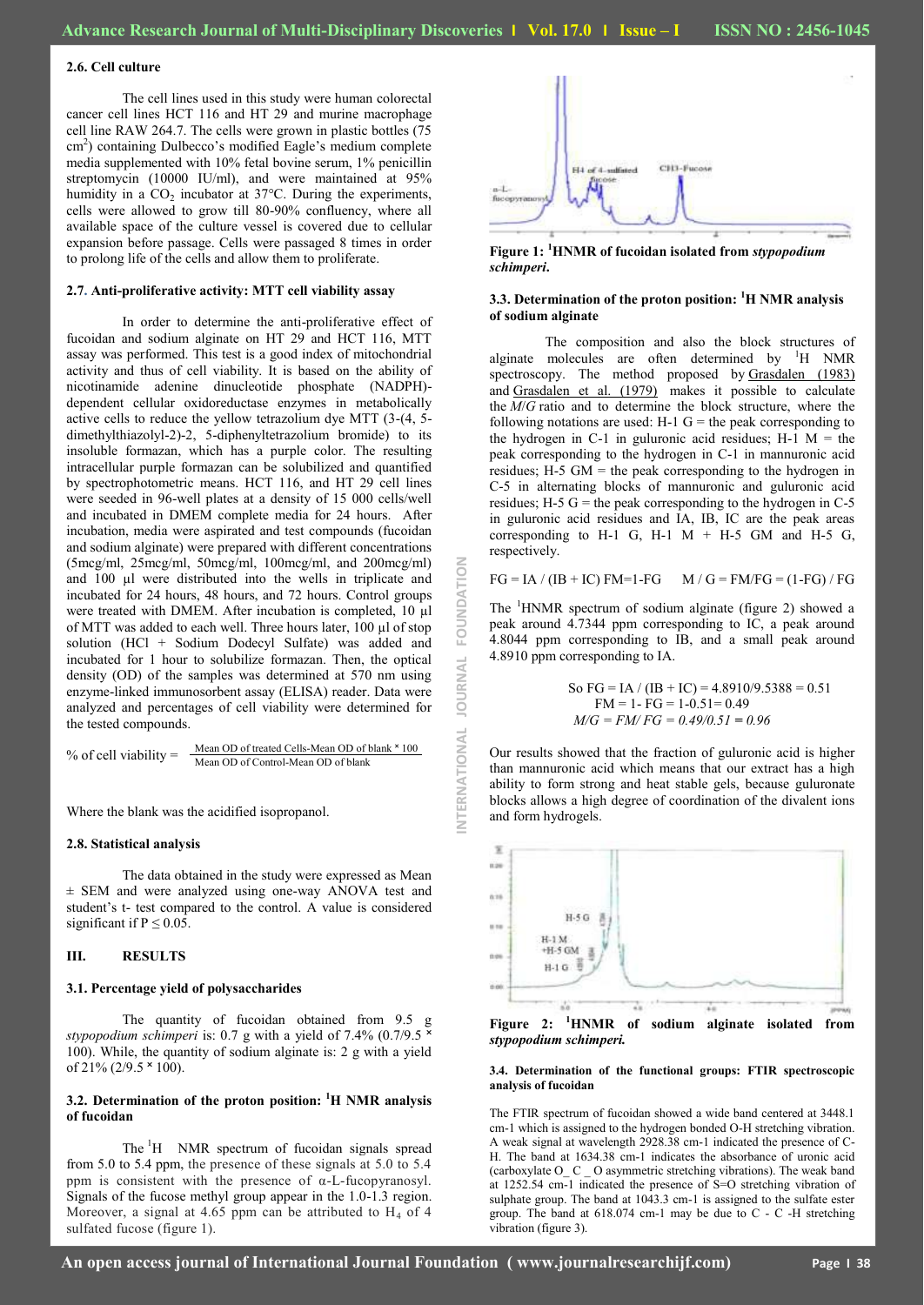

**Figure 3: FTIR spectrum of fucoidan isolated from**  *stypopodium schimperi.* **%T: % Transmittance.**

### **3.5. Determination of the functional groups: FTIR spectroscopic analysis of sodium alginate**

The FTIR spectrum of sodium alginate is shown in figure 4. The FT-IR analysis of sodium alginate of *stypopodium*   $schimperi$  represented that in  $3600-1600$  cm<sup>-1</sup> region, four bands appeared with a broad band centered at 3423.03 cm<sup>-1</sup>. It is assigned to hydrogen bond (O–H) stretching vibrations, the weak signal at  $2927.41 \text{ cm}^{-1}$  is due to C-H stretching vibrations, the wavelength at  $2100.1$  cm<sup>-1</sup> indicated the presence of C=C=O and the asymmetric stretching of carboxylate  $O-C-O$  vibration at  $1635.34$  cm<sup>-1</sup>. The band at  $1416.46$  cm<sup>-1</sup> may be due to C–OH deformation vibration with contribution of O–C–O symmetric stretching vibration of carboxylate group. The weak band at  $1121.4 \text{ cm}^{-1}$  may be assigned to C–O stretching, and C–C stretching vibrations of pyranose rings; the band at  $1028.84 \text{ cm}^{-1}$  may also be due to C– O stretching vibrations. The spectrum showed a band at 942.056 cm<sup>-1</sup>, which is assigned to the C-O stretching vibration of uronic acid residues, and one at  $864.917$  cm<sup>-1</sup> assigned to the C1–H deformation vibration of b-mannuronic acid residues. The band at  $621.931$  cm<sup>-1</sup> may be due to C - C-H stretching vibration.



**Figure 4: FTIR of sodium alginate extracted from**  *stypopodium schimperi***. %T: % Transmittance. 1: O-H, 2: C-H, 3: C=C=O, 4: O-C-O, 5: C-OH, 6: C-C stretching of pyranose ring, 7: C-O, 8: C-O stretching of uronic acid, 9: mannuronic acid, and 10: C-C-H.**

### **3.6. Antioxidant activity: DPPH radical scavenging activity**

The results obtained from DPPH assay showed that the scavenging activity of fucoidan is dependent on its concentrations. As the concentration increases from 0.05 mg/ml to 0.5 mg/ml, the antioxidant effect also increases from 15.17% to 44.13% respectively (figure 5). Each value represents the average of three independent experiments.



**Figure 5: DPPH radical scavenging activity of fucoidan isolated from** *stypopodium schimperi***. The results are expressed as mean+ SEM and analyzed using the t-test compared to the control. \*P<0.05; \*\*P<0.01; \*\*\*P<0.001. Each value represents the average of three independent experiments.**

For sodium alginate, the results showed that the scavenging activity is dependent on its concentrations. At 0.05 mg/ml and 0.1 mg/ml there is no antioxidant effect compared to control. Starting from 0.2 mg/ml, the effect appears (2.8%), and it continues to increase with the concentrations to reach 6.7%, and 9.8% at 0.4 mg/ml and 0.5 mg/ml respectively. This increase is significantly different compared to control  $(P < 0.01)$ at 0.4 mg/ml and  $P < 0.001$  at 0.5 mg/ml). Each value represents the average of two independent experiments (figure 6).



**Figure 6: DPPH radical scavenging activity of sodium alginate isolated from** *stypopodium schimperi***. The results are expressed as mean+ SEM and analyzed using the t-test compared to the control. \*P<0.05; \*\*P<0.01; \*\*\*P<0.001. Each value represents the average of two independent experiments.**

# **3.7. Anti-proliferative activity: MTT Cell viability assay**

In order to examine the anti-proliferative effect of fucoidan and sodium alginate, MTT cell viability assay was conducted on HCT 116 and HT 29 cells for 24, 48, and 72 hours. The results obtained are presented in figure 7, 8, 9, and 10.

## **3.7.1. Anti-proliferative effect of sodium alginate on HT 29 (n=3)**

Results of sodium alginate showed that the effect on HT 29 was dose and time-dependent. At 24 hours there is no significant effect (figure 7a), while at 48 and 72 hours a significant decrease of cell viability was seen compared to control. At 48 hours the % of cell viability was reduced by 24.47% at 5mcg/ml and significantly by 48.18% at 200mcg/ml (P< 0.01) (figure 7b). At 72 hours, the % of cell viability was significantly reduced by 23.95% and 40.67% at 5mcg/ml (P< 0.05) and 200mcg/ml (P< 0.01) respectively compared to control. In addition, at concentrations 25mcg/ml, 50mcg/ml, and 100mcg/ml the reduction was almost 30% at 48 and 72 hours compared to control (figure 7c).

**INTERNATIONAL JOURNAL FOUNDATION**

NTERNATIONAL JOURNAL

**FOUNDATION**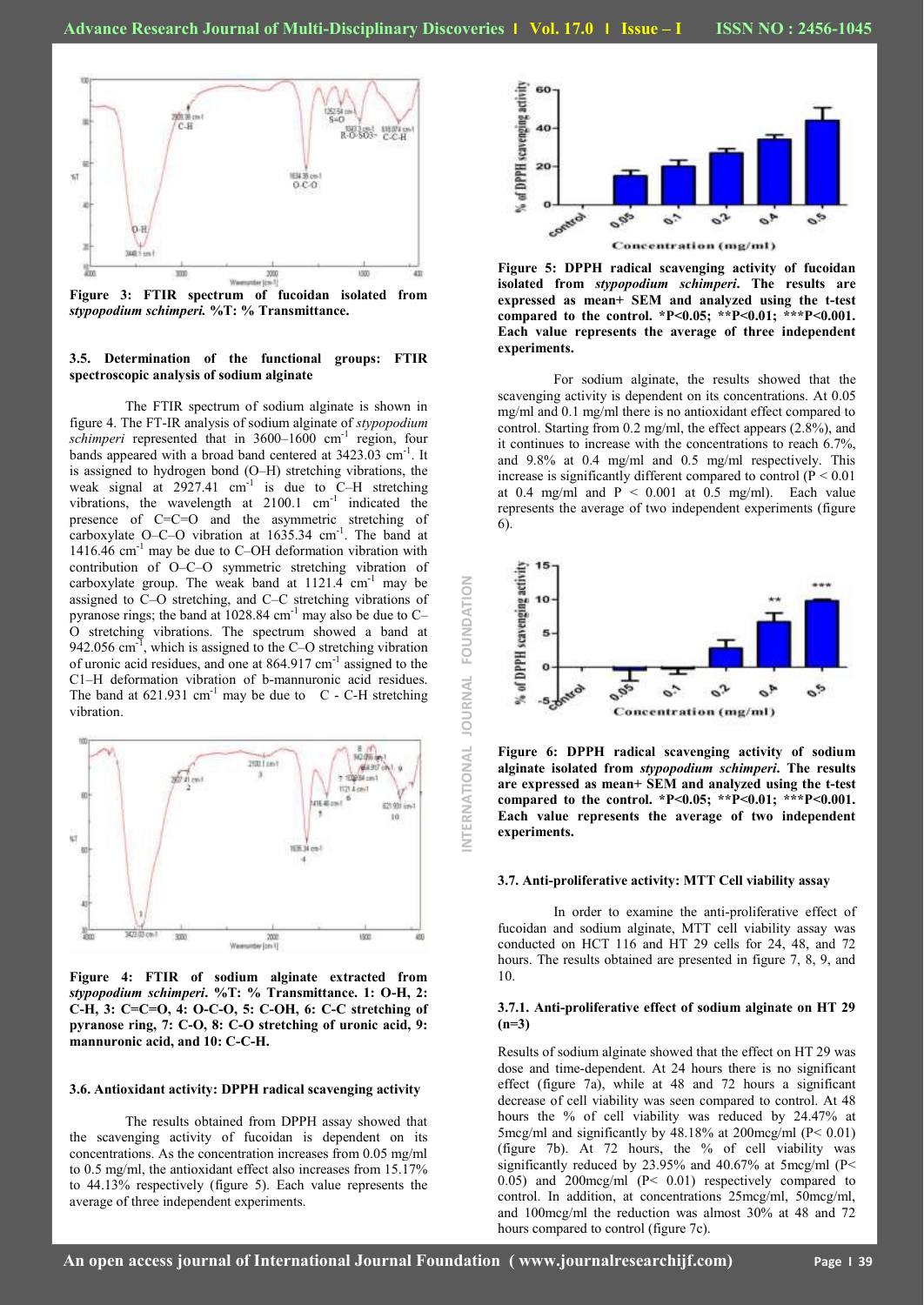a)

b)



**Alginate 24 hours HT 29** 



# b)

c)

**Alginate 48 hours HT 29** 



# **Concentration** (mcg/ml)

**Alginate 72 hours HT 29** 



**Concentration** (mcg/ml)

**Figure 7: Viability of HT 29 cells treated with different concentrations of sodium alginate for a) 24 hours, b) 48 hours, and c) 72 hours. Control group is untreated cells. The results are expressed as mean+ SEM and analyzed using the t-test compared to the control. \*P<0.05; \*\*P<0.01; \*\*\*P<0.001. Each value represents the average** 

#### **3.7.2 Anti-proliferative effect of fucoidan on HT 29 (n=2)**

**of three independent experiments.**

The results showed that there is only an effect at 48 hours, and almost the same between the different concentrations: 79.5% at 5 mcg/ml, 79.9% at 24 mcg/ml, 84.15% at 50 mcg/ml, 77.355 at 100 mcg/ml, and 87.25% at 200 mcg/ml (figure 8b).

NTERNATIONAL JOURNAL FOUNDATION **INTERNATIONAL JOURNAL FOUNDATION**

**Fucoidan 24 hours HT 29** 





**Figure 8: Viability of HT 29 cells treated with different concentrations of fucoidan for a) 24 hours, and b) 48 hours. Control group is untreated cells. The results are expressed as mean+ SEM and analyzed using the t test compared to the control. \*P<0.05; \*\*P<0.01; \*\*\*P<0.001. Each value represents the average of two independent experiments.**

## **3.7.3 Anti-proliferative effect of sodium alginate on HCT 116 (n=3)**

Results showed that at 24 hours, the effect was significantly different compared to control with all the concentrations. The % of cell viability was reduced by 29.57%, 37.87%, 37.27%, 39.37%, and 35.07% at 5 mcg/ml, 25 mcg/ml, 50 mcg/ml, 100 mcg/ml, and 200 mcg/ml respectively (figure 9a). At 48 hours the % of cell viability was significantly (P< 0.05) reduced by 29.28%, 30.27%, 28.5%, 28.84%, and 31.88% at 5 mcg/ml, 25 mcg/ml, 50 mcg/ml, 100 mcg/ml, and 200 mcg/ml respectively (figure 9b). At 72 hours the effect is dose-dependent and significantly different at all concentrations except for 5mcg/ml, the % of cell viability was reduced by 22.67%, 23.63%, 21.72%, and 39.26% at 25 mcg/ml, 50 mcg/ml, 100 mcg/ml, and 200 mcg/ml respectively (figure 9c). a)

**Alginate 24 hours HCT 116** 

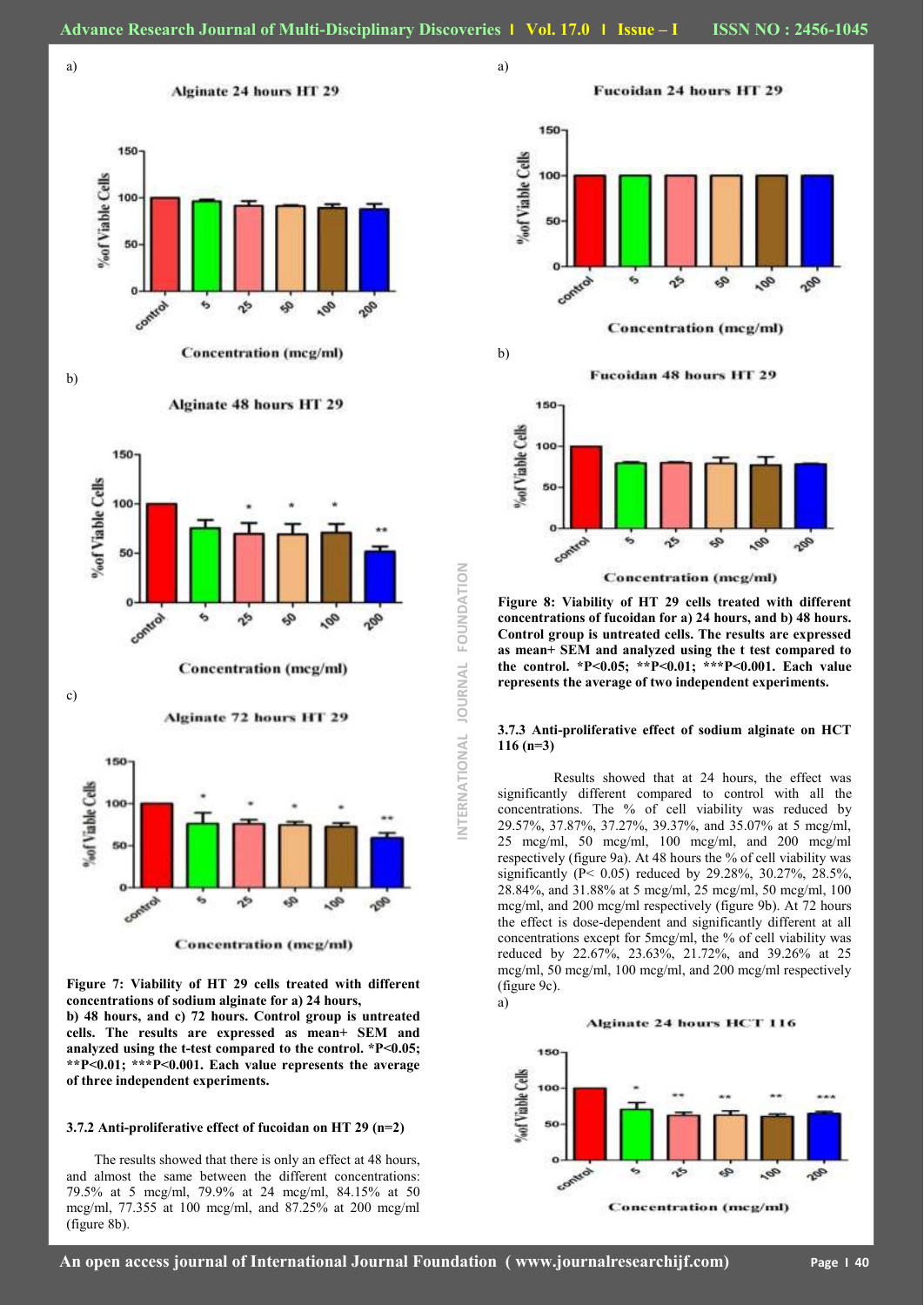b)

c)

**INTERNATIONAL JOURNAL FOUNDATION**

NTFRNATIONAL

**IQURNAL** 

FOLINDATION











**Figure 9: Viability of HCT 116 cells treated with different concentrations of sodium alginate for a) 24 hours, b) 48 hours and c) 72 hours. Control group is untreated cells. The results are expressed as mean+ SEM and analyzed using the t-test compared to the control. \*P<0.05; \*\*P<0.01; \*\*\*P<0.001. Each value represents-the average of three independent experiments.**

### **3.7.4 Anti-proliferative effect of fucoidan on HCT 116 (n=2)**

With HCT 116, at 24 and 48 hours there is no effect and the % of cell viability was the same as the control (100%) (figure 10a, and b), especially at 48 hours. At 72 hours, results showed that there is a decrease in the % of viability, but this reduction is not significant and there is only a reduction by 17% at 200mcg/ml (figure 10c).

a)



**Fucoidan 48 hours HCT 116** 



**Fucoidan 72 hours HCT 116** 



**Concentration** (mcg/ml)

**Figure 10: Viability of HCT 116 cells treated with different concentrations of fucoidan for a) 24 hours, b) 48 hours and c) 72 hours. Control group is untreated cells. Each value represents the average of two independent experiments.**

# **IV. DISCUSSION**

In the present study the polysaccharides such as fucoidan, and sodium alginate were extracted from brown seaweed *stypopodium schimperi* and characterized through FT-IR and 1H NMR analysis and their antioxidant, anticancer and antiinflammatory effects were studied.

By using the DPPH radical scavenging assay, our results showed that fucoidan has an antioxidant effect which is dose-dependent, with the maximum effect at 0.5mg/ml (44.13%).The antioxidant properties of fucoidan are affected by their structural characteristics, in fact a study done on fucoidan extracted from the brown seaweed *Laminaria japonica*, showed that the content of sulfate group, the molar ratio of sulfate/fucose and sulfate/total sugar, and the molecular weight played an important role on antioxidant *(Wang et al, 2010)*. This study correlates with our results where the extracted fucoidan contains a sulfate group which increases its effect. Also, another study showed that the antioxidant effect of fucoidan is affected by the method of extraction and the chemical composition (fucose, polyphenol, uronic acid, sulfate…). It was found that the fractions of fucoidan from *Fucus evanescens* obtained by different extraction methods had different amount of polyphenols, and the antioxidant activity of these fucoidan was strongly correlated with polyphenol content which increase its effect compared to pure fucoidan *(Imbs et al, 2015)*. For sodium alginate, the antioxidant effect was not high and it was only 9.8% at 0.5mg/ml. In contrast, a study done by Chmayssem et al showed that purified alginate extracted from *Sargassum vulgare and depolymerized (by hydrolysis of the glycosidic bonds between M and G blocks) into*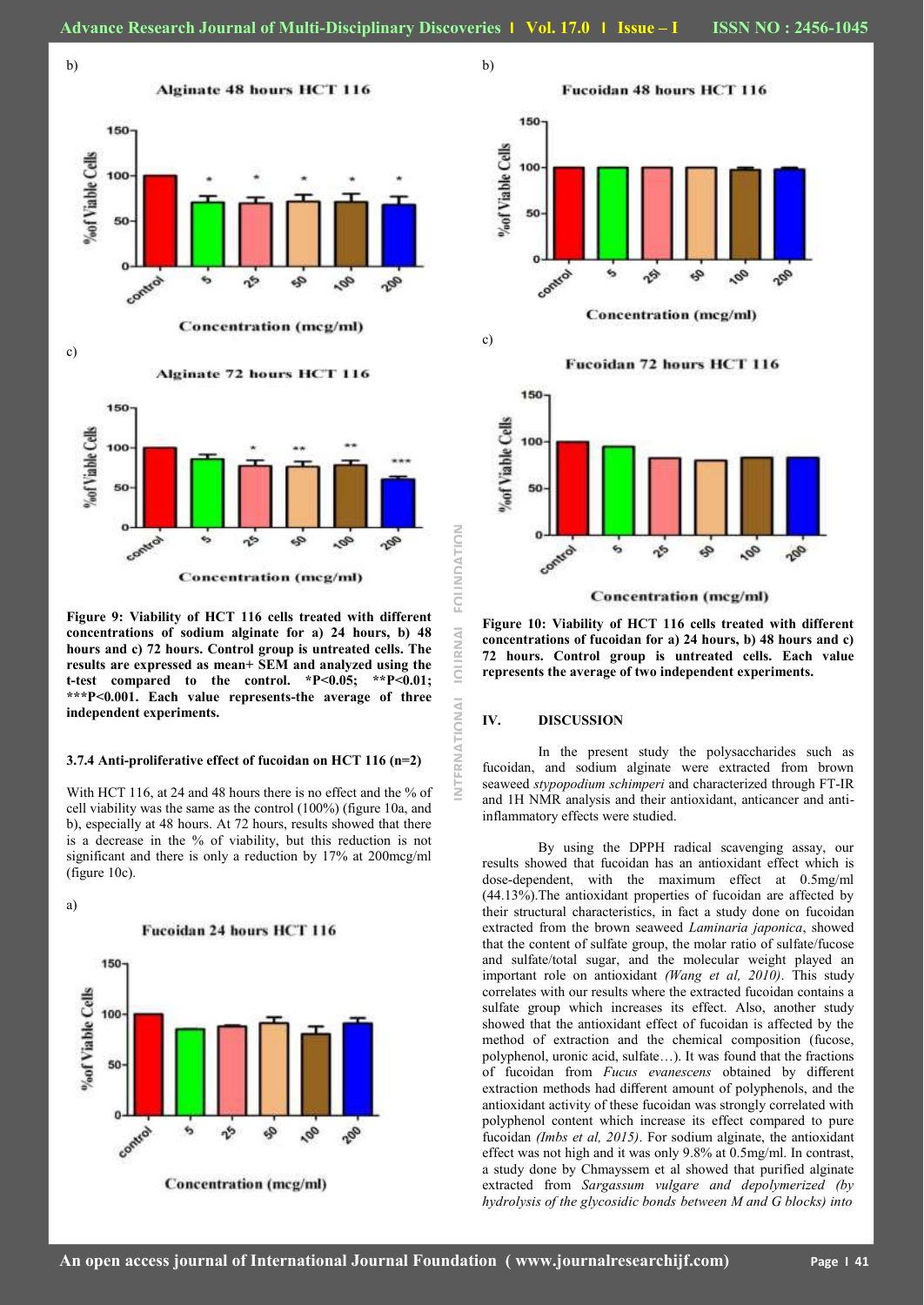**INTERNATIONAL JOURNAL FOUNDATION**

NTERNATIONAL JOURNAL

FOUNDATION

*polyguluronate has* the higher hydroxyl radical scavenging activity (~92 % at 2 mg/mL). This discrepancy between our results and this study can be explained as the follow: the extracted sodium alginate contains both blocks mannuronate (MM), guluronate (GG), in addition to MG block, however in the study of Chmayssem the sodium alginate contains only the GG blocks that has increased the antioxidant effect.

For the anti-proliferative effect, the human colorectal cancer cell lines (HT 29 and HCT 116) were treated with our samples for 24, 48, and 72 hours. HT 29 is more adhesive than HCT 116, and more resistant to chemotherapy. For fucoidan, it was found that the effect was not pronounced for the two cell lines and the decrease in the % viability of HT 29 was approximately the same between the different concentrations, where the highest decrease in the % of viability was at 100 mcg/ml(22.65%).

For HCT 116, there is no significant decrease in the % of viability and there is only a decrease by 17% at 200 mcg/ml. In addition, the effect was seen with HT 29 at 48 hours while with HCT 116 at 72 hours. Our results showed that, the degree of inhibition of the growth was smaller in HCT116 cells than was noted with the HT-29 cells, this is consistent with a study done by Kim et al, where fucoidan has suppressed the growth of HT 29. Several authors investigated the effect of fucoidan from Fucus vesiculosus on colorectal cancer growth. The fucoidan was shown to suppress the growth of human colon carcinoma HCT 15 cells on 62% at concentration 100 mcg/ml (Hyun et al, 2009). Another study done by Han et al showed that Fucoidan treatment significantly inhibited growth, and suppressed cyclin and cyclin-dependent kinase expression in HT29 colon cancer cells. Also, intraperitoneal injection of fucoidan reduced tumor volume; associated with induction of apoptosis and decreased angiogenesis (Han et al, 2015). Because of the heterogeneity in structural characteristics within seaweed, differing extraction conditions used by researchers can give rise to the isolation of distinct fucan forms (Li et al, 2008). This fact can explain difference in doses of fucoidan using for the treatment of the same cell lines. For sodium alginate, it was found that it has a more significant effect than fucoidan. With HT 29, the effect was seen at 48 hours and 72 hours, with the highest decrease in the % of viability at 200 mcg/ml (48.18% and 40.67% respectively). With HCT 116, the effect of sodium alginate was more significant than HT 29 and the effect was seen at the three intervals (24, 48, and 72 hours). A study done by Alessendra et al showed that alginates extracted from Sargassum Vulgare with different viscosities (high and low) inhibited growth of sarcoma 180 while alginate with low viscosity was more active than that with high viscosity. In addition, previous work had discussed the influence of the content of D-mannuronic and L-guluronic acid blocks in alginates antitumor activity. According to these authors, the higher content of MM blocks in alginate correlates with the higher antitumor activity (Fujiihara et al, 1993). In contrast, the extracted alginate is rich in GG blocks this can be one of the causes that the anti-proliferative effect of sodium alginate is not higher enough.

# **V. CONCLUSION**

Brown algae are commercially important and renewable marine resources that have played a critical therapeutic role for a long time. In this context, *stypopodium schimperi*, one of those algae have been studied. In the present study, the yield of fucoidan was 7.4% and that of sodium alginate 21%. M/G ratio of sodium alginate was found to be 0.96 by which it can form strong gels. The functional groups of both polysaccharides were also determined. For the antioxidant effect both polysaccharides have an effect, which give the advantage for being used as natural antioxidants in treating many human diseases. Also, they have anti - proliferative effect against human colorectal

cancer cells (HT 29, HCT 116); sodium alginate was found to be more potent than fucoidan at different time intervals (24, 48, and 72 hours) and HT 29 was more resistant to treatment than HCT 116. This study once again allows the development of the exploitation of polysaccharides extracted from *Stypopodium Schimperi* growing on the Lebanese coast in the pharmaceutical and cosmetic fields. At the same time, it confirms that they can be used, after further analyses in the fields of medicine, pharmacy and food industry.

## **VI. ACKNOWLEDGEMENTS**

The authors would like to thank the president of the Lebanese University Prof. Fouad Awoube for the financial support (Grant No. EPALL/104/21/LU).

## **REFERENCES**

- **[1] Alessandra Paula Alves de Sousa, Márcia Rocha Torres, Cláudia Pesso, Manoel Odorico de Moraes, Francisco Dário Rocha Filho, Ana Paula Negreiros Nunes Alves, Letícia Veras Costa-Lotufo.** In vivo growth-inhibition of Sarcoma 180 tumor by alginates from brown seaweed Sargassum vulgare. Carbohydrate Polymers 69 2007; 7–13.
- **[2] Carine Sebaaly, Sahar Kassem, Elena Grishina , Hussein Kanaan, Alaa Sweidan, M. Said Chmit and Hussein M. Kanaan\*** Anticoagulant and antibacterial activities of polysaccharides of red algae Corallina collected from Lebanese coast. Journal of Applied Pharmaceutical Science vol. 4(04), pp.30-37, April, 2014
- **[3] Cardozo M.L., Xavier C.A., Bezerra M.B., Paiva A.O., Leite E.L.** Assessment of zymozan-iduced leukocyte influx in a rat model using sulfated Polysaccharides. Plante med. 2010; 76(2): 113-9.
- **[4] Dias P.F., Siqiuera J.M.Jr., Vendruscolo L.F., De jesus Neiva T.** Antiangiogenic and antitumoral properties of a polysaccharide isolated from the seaweed Sargassum stenophyllum. Cancer Chemother Pharmacol. 2005; 56(4):436-46.
- **[5] Fujiihara, M., & Nagumo, T.** An influence of the structure of alginate on the chemotactic activity of macrophage and the antitumor activity. Carbohydrate Research, 1993, 243, 211–216.
- **[6] Fatima Yassine, Sanaa Awada, Salam Zein, Elena Krivoruschko, Nathalie Chahine and Hussein Kanaan\*** The influence of seasons on the composition and antioxidant activity of polysaccharides of brown algae (Padina pavonica) from the Lebanese coast Journal of Phytotherapy and Pharmacology (2012)-8, VOL-1(6),19-33.
- **[7] Grasdalen H. High-field 1H-N.M.R.** spectroscopy of alginate sequential structure and linkage conformations. Carbohydr. Res. 1983; 118:225-260.
- **[8] Grasdalen H., Larsen B., Smidsrød O. A n.m.r.**  study of the composition and sequence of uronate residues in alginates, Carbohydr Res. 1979; 68:23–31.
- **[9] Huang Z.X., Mei X.T., Xu D.H., Xu S.B., Lv J.Y.**  Protective effects of polysaccharide of Spirulina platensis and Sargassum thunbeergii on vascular of alloxan induces diabetic rats. Zhongguo Zhong Yao Za Zhi. 2005; 30(3): 211-5.